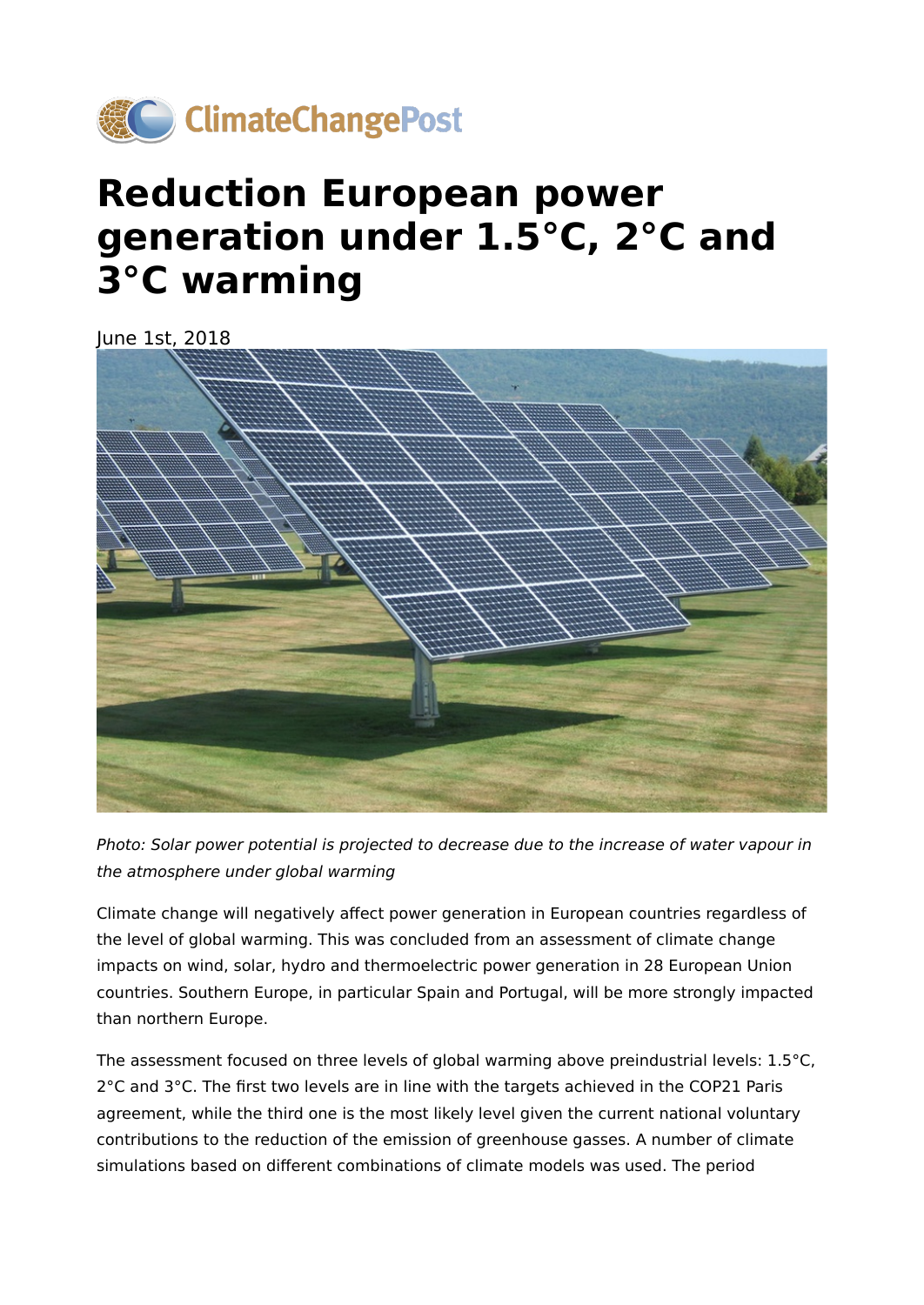1971-2000 was used as the reference climate to compare future changes in power generation.

## **Overall impact on Europe's electricity production**

Climate change has negative impacts on electricity production in most countries and for most technologies. Impacts remain limited for a 1.5°C warming, and roughly double for a 3°C warming. Impacts are relatively limited for solar and wind power potential which may reduce up to 10%, while hydropower and thermoelectric generation may decrease by up to 20%. Generally, impacts are more severe in southern Europe than in northern Europe. Increasing the wind and solar power share in combination with reducing thermoelectric power (primarily fossil-fuel based power) in the European power mix will have a double benefit: contributing to climate change mitigation and making power generation less vulnerable to climate change.

#### **Wind power**

Overall reductions in wind power potential up to 5% are projected for all EU countries under 1.5°C and 2°C global warming except Greece, where projected changes are positive. Under 3°C global warming projected reductions are also up to 5% for most countries except for Portugal, Ireland and Cyprus where decreases in magnitudes are expected to exceed 5% (approaching 10% for Cyprus).

## **Solar power**

Projected reductions in solar power potential under 1.5°C and 2°C global warming are generally up to 5% for most countries expect for Portugal, Spain, Greece and Cyprus where changes were very small. Under 3°C global warming projected reductions are also up to 5% for most countries except for the Baltic countries, Finland and Sweden where projected declines are 5% to 10%. The projected reduction in solar power potential is due to a decrease in down welling shortwave radiation, likely linked to the increase of water vapour due to warming.

## **Hydropower**

Hydropower potential is projected to increase in northern, eastern and western Europe and decrease in southern Europe (Greece, Spain and Portugal). Overall, more warming results in stronger changes: projected mean changes do not exceed 10% for 1.5°C, 15% for 2°C or 20% for 3°C warming. The Baltic and Scandinavian countries would benefit most from global warming: projected mean hydropower potential increases over 15% under 3°C warming. These model results are very uncertain, however.

## **Thermoelectric power**

Thermoelectric power plants' capacity of using river water for cooling is expected to reduce in all European countries due to a combination of higher water temperatures and reduced summer river flows. More warming results in larger impacts. For most countries, reductions are 5% for 1.5°C, 10% for 2°C and ∼15% for 3°C warming. Bulgaria, Greece and Spain will be